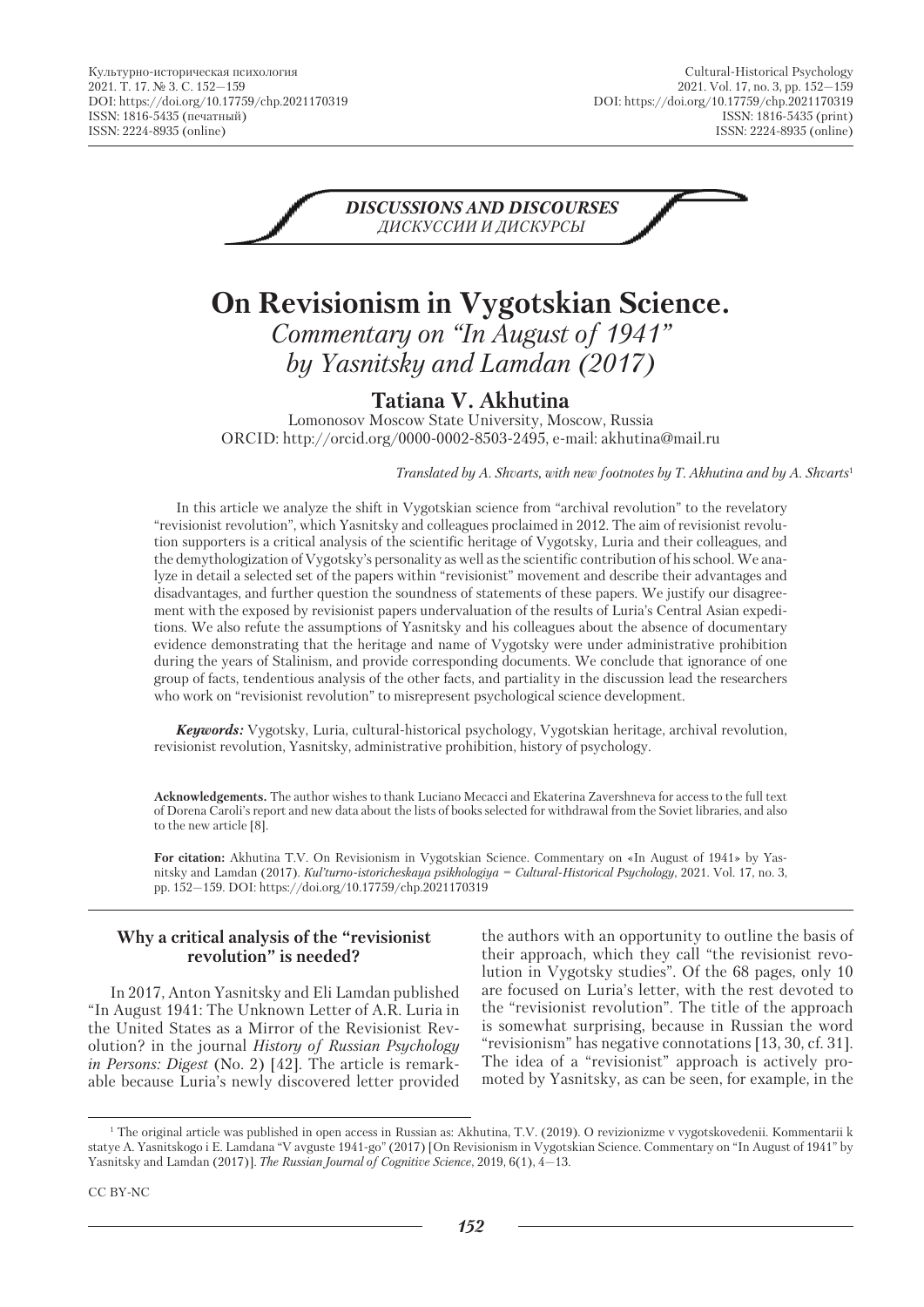article on "Lev Vygotsky" in Wikipedia, written with Yasnitsky's active participation [37]. Both the Wikipedia entry and the 2017 article refer to the "cult of Vygotsky", which is opposed by the "revisionist revolution in Vygotsky studies". Since there has never been a public response to the "revolution" from Russian historians of psychology, it makes sense to carefully consider the apology of "revisionism". The factual side of the Yasnitsky and Lamdan article is a polite letter from Alexander Romanovich Luria and a polite reply from its addressee, Horace Kallen. The history of relations between Luria and Kallen, who facilitated the publication in English of Luria's book *The Nature of Human Conflicts* in 1932 in the U.S. [19], is noteworthy. For the authors publishing this document, on the one hand, the letter is evidence of Luria's (as well as Vygotsky's) desire for international relations, as Yasnitsky and Lamdan advocate for the important role of horizontal links between scientists, and here we can only agree with them. However, this letter is otherwise just a pretext for them to acquaint the reader with the "research potential of the "revisionist turn" in Vygotsky studies" [42, p. 225]. So, what does the new approach offer us?

The purpose of the "revisionist revolution in Vygotsky studies" is "critical study of the scientific heritage of L.S. Vygotsky (1896—1934), A.R. Luria (1902—1977) and the circle of their collaborators" [42, p. 225]. Another article by the leader of this revolution, Anton Yasnitsky, co-authored with Jennifer Fraser [12] points to the task as "to deconstruct the mythologized persona of Lev Vygotsky" (p. 135; here the term postmodern philosophy is used to refer to understanding through the destruction of a stereotype or inclusion in a new context). It should be noted that, back in 2010, the authors referred to their approach using the more neutral term "archival revolution" [38], but in 2012 they changed the name to the emotionally colored "revisionist revolution" [40]. And since 2012, it is the critical, "revealing" character of the texts that has been dramatically strengthened [32].

In the literature review presented in the article under our consideration [42], the authors want to give the reader the impression that it is this critical direction that is now leading the study of the Vygotsky heritage. But that is far from the case. For example, the works of Ekaterina Zavershneva [44; 45; 46; 47; 48; 49] hold a prominent place in their review. But her work can only be attributed to the "archive revolution". Zavershneva is alien to the unmasking pathos of Yasnitsky and his followers<sup>2</sup>. As we discuss further, the main boundary of the "revisionist turn" is determined exactly by emotion and the subjective "revealing" bias of Yasnitsky and colleagues*.* From this point of view, it is possible to identify particular dynamics in the works by Yasnitsky and coauthors presented in the review [42].

#### **An analysis of three pre-revisionist papers**

For an example, let us consider the article "I wish you knew from what stray matter ..."3 in *Dubna Psychological Journal* [39], written before the revisionist turn. This is a substantial article, which reveals the erudition of the author. The question raised, in particular, about the place of the work "Tool and Sign" in the heritage of Vygotsky is quite rational, because its earlier proposed solutions are opposite. Yasnitsky believes that this is a relatively insignificant work by Vygotsky, which did not deserve publication. I am closer to David Kellogg [15], who defends the view that this book plays an important role in the development of Vygotsky's ideas and that he not only planned to print it, but also took steps to publish this work abroad (as evidenced by the discovery of the English text).

However, already in the 2011 article, there is a worrisome reduced estimation of "Thinking and Speech", in particular its seventh chapter. Yasnitsky writes: "All of the author's attempts to reason on linguistic topics in chapter seven of his last book look quite naive and somewhat unprofessional, especially in comparison with works on similar topics of his predecessors and contemporaries (e.g., [33]). An absence of references and weak elaboration of the corresponding conceptual apparatus further worsen the overall impression of the text with all the signs of incomplete work and draft" [39, p. 38].

It should be noted that this is the very chapter, written with a foreboding of death (pulmonary tuberculosis, possible arrest), which discloses Vygotsky's mature understanding of inner speech, the pathway from thought to word. In the future, this understanding will be sought in the fields of neuropsychology, psycho- and neurolinguistics and developmental psychology [22; 18; 1; 2; 3; 4; 11; 6; 5 and many others]. Using the key words "inner speech Vygotsky" in a Google Scholar search provides 33,900 responses, of which 11,400 date from the past five years (2014 to 2018).

Another article, which can be attributed instead to the "pre-revisionist" period, is the publication of Lamdan and Yasnitsky [17] about a paper by Luria [20], published in Paris in the materials of the First International Conference of Child Psychiatry. It presents the case of a boy with mental retardation in whom an early disturbance of visual gnosis led to a chain of pathological consequences due to which meaningful productive speech was not formed. This case is an illustration of the principle of dynamic (chronogenic) organization and localization of functions, which Vygotsky proposed in his last published work and in his last Moscow talk taking an example of visual agnosia. Luria cites this work by Vygotsky [35] in his paper, however, Lamdan and Yasnitsky [17] do not mention it, thus diminishing the influence of Vygotsky. Nowadays, such a chain of events first described by Vygotsky is called the "cascade effect", and

<sup>2</sup> Andrey Maidansky [29] showed in his review "Anton Yasnitsky and Ren van der Veer (eds.), *Revisionist Revolution in Vygotsky Studies*  (Routledge, London, 2017)", that editors, when including Zavershneva's articles in the collection, deleted or changed passages that did not fit the revisionist ideology.

<sup>3</sup> This is a quote from a poem by Anna Akhmatova (1889—1966): "If only you knew what trash gives rise / To verse, without a tinge of shame". Yasnitsky used another translation "I wish you knew from what stray matter..."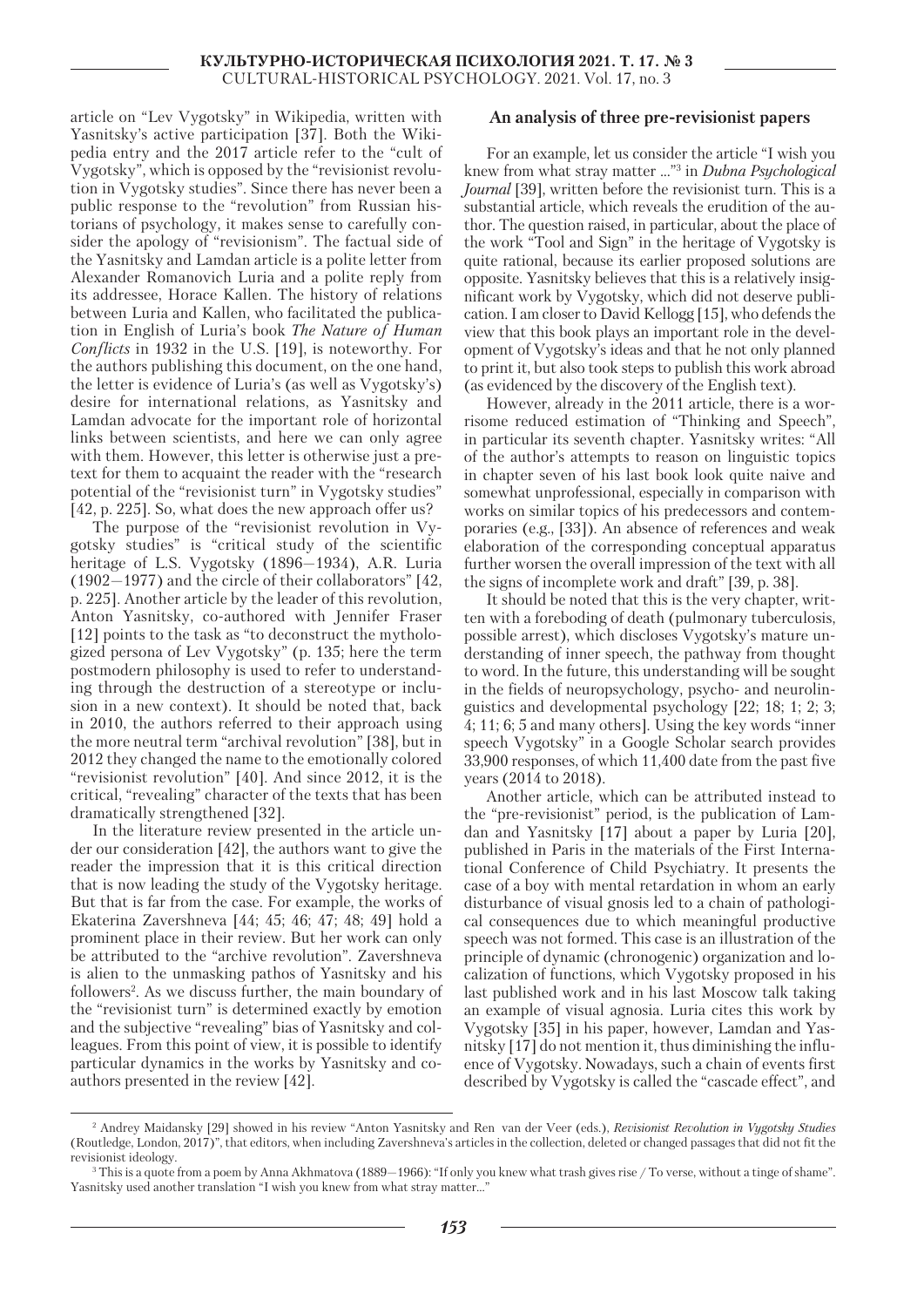it occupies an important place when discussing the dynamic principle of developmental neuropsychology [14].

#### **An analysis of the papers after revisionist turn**

Let's move on to the "revisionist" articles. We begin with three articles by Yasnitsky and Lamdan, which the authors refer to as "historical-methodological and historical-theoretical works" [42, p. 233]. They discuss Luria's research on optical illusions among the Uzbeks [41; 16], and both authors are categorical in their judgments. They cite the well-known Luria phrase, that "the Uzbeks have no illusions", and his statement that the results of the expeditions were not published for "political reasons" — in their opinion, these views "do not quite correspond to reality" [41, p. 4]. In addition, it is argued that "Luria's experimental data on optical illusions do not stand up to criticism" [16, p. 63]. Let us turn to how the authors draw conclusions made in these "methodological works".

Arguing against the statement that "the Uzbeks have no illusions", Yasnitsky ignores the fact that Luria never claimed that the Uzbeks have no visual illusions at all, since cultural differences were obtained only on certain illusions. Luria gives two different examples of perception of illusions in a letter to Wolfgang Köhler in December 1931. He said the same thing in his 1974 talk: "I found it quite astonishing that all the geometrical optical illusions fall into two categories: some already exist in all our subjects, while others do not, including obviously categorial components" (the report was published in Luria's heritage collection: [26; 27], see p. 274)<sup>4</sup>. And most importantly, in his book on the Central Asian expeditions [23; 25], he notes that "almost all" experienced the Müller-Lyer illusion, "even ichkari women<sup>5</sup> (two thirds of them)" [25, p. 43]. Contrasting the conclusions of Luria and those of Kurt Koffka, who believed that the Uzbeks have illusions, Yasnitsky does not pay attention to the fact that Koffka did not reproduce the main method of Luria — conducting experiments with subjects of *different educational levels*. Koffka conducted experiments in the Ferghana Valley, a relatively "cultured" area where massive collectivization and literacy training were carried out. When the expedition moved to the area of the village of Shahimardan, with a predominantly illiterate traditional population, Koffka's health deteriorated due to several consecutive attacks of malaria and he had to leave.

This is the main difference between the experiments of Luria and Kofka that "history-methodology experts" do not notice. However, it is the cultural and educational contrast between the participants in the experiments that is of importance to today's readers (see, for example, the article by scientists Vadim Deglin from Russia and Marcel Kinsbourne from the USA on the hemispheric differences in thinking styles [9]). In this context, it is perhaps worth remembering also the work of Stanislas Dehaene, Lauren Cohen and Regina Kolinski [10] on the changes in behavior and brain organization caused by the acquisition of reading.

Is it correct to compare Koffka's results on illusions to Luria's results? Do Koffka's results cancel Luria's conclusions, given that Koffka did not replicate the main methodical technique —investigation of subjects of different educational levels (literate and illiterate populations)? Of course not. Luria could have discussed Koffka's results, but was certainly not obliged to.

Yasnitsky calls into question the statement that the results of the expeditions were not published for "political reasons" [41, p. 4]. It is known that in 1932 the Moscow Control Commission of the WPI<sup>6</sup> started to work in the Institute of Psychology, which "demanded from Luria material on the work carried out under his leadership on a psychological expedition to Central Asia" (from A.R. Luria's letter addressed to the Culture and Propaganda section of the Central Committee of the All-Union Communist Party of Bolsheviks and to People's Commissar A.S. Bubnov, quoted from [28, p. 66])<sup>7</sup>. As A.R. Luria himself said: "I was accused of all mortal sins, even racism, and I had to leave the Institute of Psychology" [27, p. 274]. His move to Kharkiv is also connected with these events. But our "history-methodology experts" think that "the criticism that these studies <of Luria> received in the Soviet Union... nevertheless, does not explain why these studies were not published abroad" [41, p. 19]. It is abundantly clear that it was dangerous to publish on this topic (he was threatened with arrest) $\delta$ , and in a situation where Nazism was flourishing in Europe, all the more so. However, Yasnitsky claims that Luria and Vygotsky knew about the results of the study and Koffka's critical conclusion as early as the summer of 1932. This implied, if not a complete failure of Luria's entire Central Asian study in 1931—1932, then at least serious reasons to doubt the conclusions of the 1931 expedition and the need for a critical review of both the conclusions and Luria's experimental methods [41, p. 19].

In Yasnitsky's opinion, it was not the fear of reprisals but the uncertainty in his conclusions that impeded publication. Moreover, Yasnitsky is in some way in tune with those who accused Luria of nationalism. He writes:

"were the reason for criticism of Luria's research, which — contrary to the beliefs and open declarations of this researcher and his collaborations — nevertheless allowed one

<sup>4</sup> It is after these words that Luria continues: "I sent Vygotsky a telegram: "The Uzbeks have no illusions", to which I received such a very affective letter from Vygotsky, which I have preserved" [27, p. 274]. Yasnitsky seems to mix scientific texts and telegrams.

<sup>5</sup> Ichkari women are women who never leave the female half of the house in traditional Uzbek culture.

<sup>6</sup> WPI — Workers and Peasants Inspection.

<sup>7</sup> The control commission "without those conclusions in their hands, without which neither the tasks of the work, nor the draft material can be correctly understood, ... made a number of grave accusations, presenting our work as an example ... of a colonialist study based on racial theory and trying to show the inferiority of the thinking of our border nationalities" (from the same letter [28, p. 67]).

<sup>&</sup>lt;sup>8</sup> Luria knew that people were arrested for smaller deeds. In 1928, there was the Shakhty Trial (*Shakhtinskoye delo*), in which mining engineers were accused of spying. In 1929, there was a Case of the Academy of Sciences, when 150 people – historians, philologists, literary scholars — were arrested and accused of creating a secret archive and preparing the counter-revolution. In 1930-1931, the former political allies of the Bolsheviks' party — representatives of the Industrial party, the Farmers' party and the Mensheviks — were slaughtered.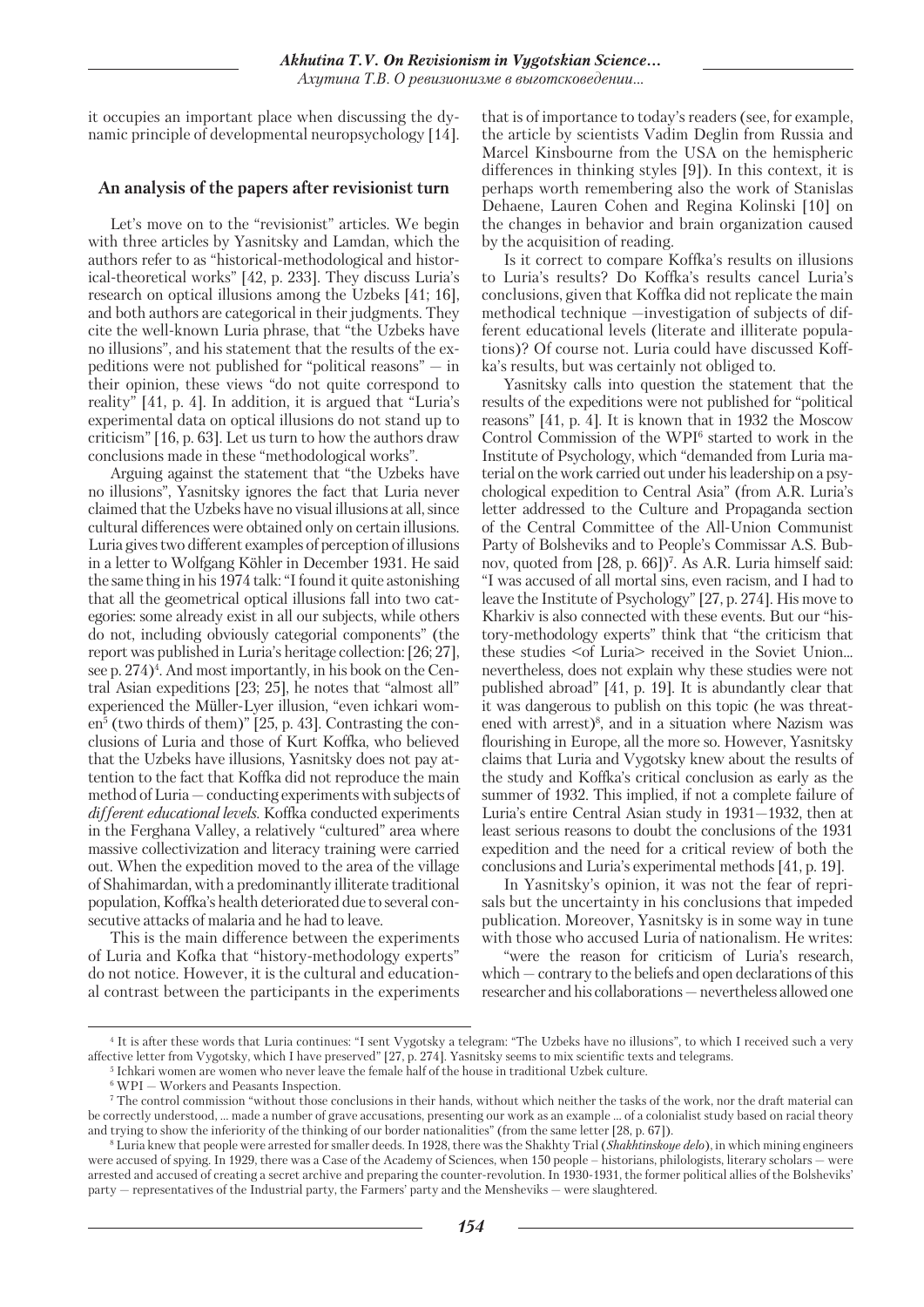to draw a conclusion about the existence of intellectual and psychological *superiority of some nationalities over others* in the multinational Soviet state" [41, p. 7; *italics ours* — T.A.].

This can be written only without understanding the essence of the facts stated by Luria, the interpretation of which became the basis of cultural-historical psychology. The facts clearly demonstrated the influence of new cultural and educational experience on the formation of mental functions, rather than indicating the superiority of nationalities. As Yasnitsky allows himself to deny the statement made by Luria on March 25, 1974 in his talk at the Institute of Psychology on sending a telegram to Vygotsky saying "The Uzbeks have no illusions!" [27, p. 274], and to call this episode "apocryphal history", "tradition" [41, p. 2], Yasnitsky refuses to respect Luria. He also shows his misunderstanding of Luria's experiments, arguing that Vygotsky's rave reviews of the results of Luria's expeditions "did not justify themselves" [41, p. 23]. Yasnitsky's work is characterized by an abundance of factual material, meticulous digging out facts, but understanding the essence of what lies behind the facts is often lacking.

#### **Was there a ban of Vygotsky's publications in USSR? New archival evidence**

Let us consider another essay, written by Jennifer Fraser of the University of Toronto and Anton Yasnitsky [12]: "Deconstructing Vygotsky's Victimization Narrative: A Re-Examination of the 'Stalinist Suppression' of Vygotskian Theory". Based on the title, it is apparent that the authors suppose that modern psychology has developed a view of Vygotsky as a victim and want to re-examine whether there was a ban on his theory. In another article published in 2017, Yasnitsky and Lamdan refer to the "opinion that the works, heritage and name of Vygotsky were under administrative ban during the years of Stalinism" as "widely spread but undocumented" [42, p. 8].

Fraser and Yasnitsky use the fact that Rubinstein in *Fundamentals of General Psychology* and Luria in *Traumatic Aphasia* both cited Vygotsky as evidence that there was no official ban on the publication and citation of Vygotsky. But it is important to examine how these authors cite Vygotsky.

I did a small search on the citation of Vygotsky by Luria in his works on aphasia in 1940, 1947 and 1975. In 1975/1976, in *Basic Problems of Neurolinguistics* [24], Luria cites Vygotsky 27 times in 250 pages of text (and no one else so often). In 1948/1970, in *Traumatic Aphasia* [22], within 365 pages of text Luria cites Vygotsky 10 times, and Esther Bein and Kurt Goldstein 11 times each, according to the author index of the book. The first reference to Vygotsky (p. 56) appears under the "cover" of Piotr Anokhin: "As the studies of physiologists (Anokhin) and psychologists (Vygotsky) have shown...". On page 85, Luria speaks of inner speech according to his understanding of Vygotsky, but there is no reference to

Vygotsky in the text; the name appears only in the index of authors. All other references to Vygotsky in the index appear in a chain of other authors, that is, again *masked* among less provocative names. Only once does Luria mention the book *Thinking and Speech* (p. 77), but this reference is not in the index of authors. A book from 1940 entitled *The Doctrine of Aphasia in the Light of Brain Pathology. Part Two. Parietal (Semantic) Aphasia,* which exists only in manuscript form and in typewriting (family archive) [21], unlike Luria's book of 1947 [22], was not prepared by the author for printing. There are nine references to Vygotsky within 219 pages of the typewritten version, and they are given without "cover".

In my opinion, the technique of "undercover" citation suggests that there was a ban, and that Luria deliberately "gradually" introduced the name of Vygotsky in order to teach censors from science that Vygotsky can be mentioned. Of course, A.R. Luria was afraid, but he took the risk, hoping that the time would come when it would be possible to talk about Vygotsky in full voice. It was safer not to cite Vygotsky at all, but the scientists considered it their duty to mention him.

There is a lot of other evidence that suggests that there was such a ban. It is mentioned quite often by Gita Lvovna Vygodskaya and Tamara Mikhailovna Lifanova in their book about Vygotsky (see, for example, [34, pp.  $141-144$ ,  $344-349$ ]). They talk about the removal of Vygotsky's books and articles from libraries; in the collections with Vygotsky's articles cut out, there was a stamp: "Withdrawn according to the 'Regulations on Pedological Perversions…'". The authors talk about Rachel Markovna Bosskis's rescue of books by Vygotsky designated for destruction and about the visit of Daniel Borisovich Elkonin and Mira Abramovna Levina to the communist party boss of Leningrad, Zhdanov (Vygotsky's students were aware that they might be arrested after the visit, but they considered it their duty to protect the teacher), and much more.

Yasnitsky and his co-authors label the testimonies of Vygodskaya and Lifanova as "myths". Without discussing the ethical side of such disregard, let us consider other evidence of the existence of the ban. I will introduce two such documents.

In August 2015, Eli Lamdan, one of the co-authors of the article that we examine here, and I worked in the Luria family archive at their dacha (summerhouse) in Svistukha. There, while examining the folders in the bookcase, we found a document that convincingly proves the existence of a ban on the work of Vygotsky. Nevertheless, knowing of this evidence did not change Yasnitsky's opinion about the ban. It is quite possible that at that time the first version of the article under discussion had already been written, but had not yet been published. This is the document (family Luria's archive, without number).

*To the chief of Glavlit*<sup>9</sup>  *of the USSR.*

*We hereby consider it necessary to draw your attention to the unacceptable situation that has developed with re-*

<sup>9</sup> Glavlit (Main Directorate for Literature and Publishing) is the supreme department created by a special resolution of the Council of People's Commissars (Sovnarkom) of the USSR on June 6, 1933, in order to "unite all types of censorship".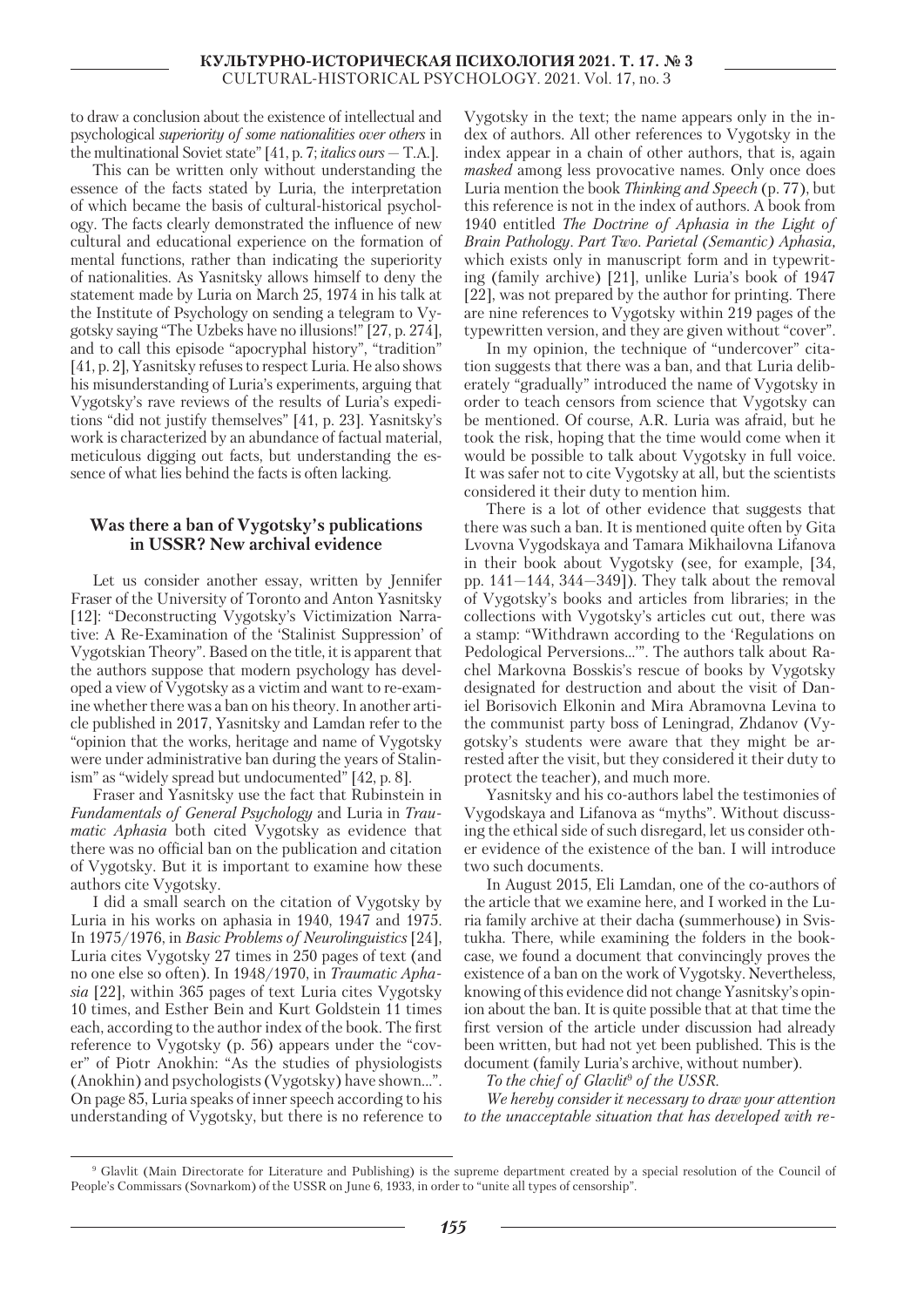*gard to the work of one of the outstanding Soviet psycholo* $gists - L.S. Vygotsky.$ 

*His books (including the book "Thinking and Speech") have been removed from the general library storage, references to his works are crossed out of the corresponding bibliography.*

*We consider this fact to be unjustified and detrimental to scientific work.*

*Professor L.S. Vygotsky, who died in 1934, was one of the outstanding Soviet psychologists. His book "Thinking and Speech" is still one of the most serious attempts to approach the most complex issues of psychology; in particular, it gives a serious critique of many foreign psychological theories, is based on deep knowledge of their work, and retaining its significance to date.*

*We believe that there are no circumstances to tarnish the name of this major Soviet researcher, and we ask you to reconsider the issue of him, in particular — to restore his book in general storage.*

*Full members of the Academy of Pedagogical Sciences of the RSFSR*10*:*

- */А. N. Leontiev /*
- */B. M. Teplov /*
- */B. M. Teplov /*
- */С. L. Rubinstein /*
- */А. R. Luria /*
- */K. N. Kornilov /*

In the lower left corner of the pencil writing of A.R. Luria: *Sent via APN (Academy of Pedagogical Sciences) 8. VII. 55.*

This document was submitted in July 1955<sup>11</sup>, and then *Selected Psychological Research* by L.S. Vygotsky (Moscow: Publishing House of the RSFSR Academy of Sciences) was published in 1956.

The second piece of direct evidence of the ban on Vygotsky's books was provided by the Italian researcher Dorena Caroli. Thanks to Luciano Mecacci and Ekaterina Yurievna Zavershneva, we have access to Caroli's report [7], which first published a list of books officially seized due to the decision of the Central Committee of the All-Union Communist Party (Bolsheviks) of July 4, 1936 (See also [8]).

This list, stored in GARF<sup>12</sup> (GARF, F. A-2306, Op 69. D. 2232. L. 6—12) and presented in pages 97 to 103 of Caroli's report, contains 108 books, including three major works by L.S. Vygotsky (*Pedagogical Psychology*, *Paedology of the Adolescent* [1929 to 1931], *Fundamentals of Paedology*), a book by A. Gesell with a foreword of Vygotsky, as well as books by P.P. Blonsky, A.A. Nevsky, A.B. Zalkind and K.N. Kornilov, a collection of works edited by A.A. Shein (a coworker of Vygotsky) as well as other books $13$ .

In addition, Caroli writes that among the papers in the Narkompros archive<sup>14</sup> was found a report of August 7, 1936, compiled by A.S. Bubnov and sent to the Party Central Committee and Stalin, on the implementation of the Central Committee's decision "On the paedological perversions in the Narkompros system on July 4". The report pointed out measures taken to "restore pedagogy" ([7, p. 92], a reference to the place of the document in the archive: GARF, A-2306 (Narkompros Foundation). Op. 69. D. 2232. L. 90—91). Among these measures were the book seizure already mentioned above, as well as the direct order to conduct a campaign "to criticize and expose" perversions pointed out by the Party (ibid.). Caroli writes with reference to this source: "Theoretical research on paedology by S.S. Molozhavy and L.S. Vygotsky should have been criticized..." [7, p. 92]. It also shows that there was an *official ban*, contrary to the opinion of Yasnitsky.

In her article, Caroli provides evidence that after the Central Committee resolution "On Paedological Perversion..."15 and subsequent orders, a wave of arrests of paedologists and teachers swept the country. For example, in Kharkiv, Ukraine, from August 12, 1937 to April 6, 1938, 1,341 teachers were arrested, of whom 918 were shot, 402 were sentenced to ten years and 21 to eight years in camps" [7, p. 95].

So, the ban on publication and citation did exist. The threat of arrest is enough reason to avoid citing and the more recent publications on topics that are not approved from above. To sum up: Prejudice, the desire to "debunk" or "expose", can disserve a historian. This is exactly what we see when reading revisionist articles by Yasnitsky with his colleagues.

The future of Vygotsky studies is not in revisionism, but in a more thorough reading of Vygotsky, in the collection and analysis of new scientific achievements, which have been obtained using the ideas of Vygotsky and his circle.

The leader of revisionist revolution, Anton Yasnitsky, as well as René van der Veer and Michel Ferrari, earlier went in this direction. In 2014, they prepared and released an impressive 533-page volume of *The Cambridge Handbook of Cultural-Historical Psychology* [43]. Another great event for readers was the publication of *Notebooks by L.S. Vygotsky* (2017, English edition 2018) [36] and the comments to them, which were prepared by Ekaterina Zavershneva and René van der Veer with

<sup>10</sup> RSFSR — Russian Socialist Federative Soviet Republic.

<sup>11</sup> This letter was written at the beginning of the "thaw" (*ottepel*) which is the unofficial term for the period in the history of the USSR after the death of Stalin that lasted about ten years (mid-1950s to mid-1960s). It was characterized by the condemnation of the cult of Stalin's personality and the repressions of the 1930s, the emergence of some freedom of speech, and the relative liberalization of political and public life.

 $^{\rm 12}$  GARF  $-$  State archive of the Russian Federation.

<sup>13</sup> According to Zavershneva, similar lists of books for withdrawal are also available in the archives of the Nizhny Novgorod region (GANO. F. 1457. Op. 2. D. 18. L. 17).

<sup>14</sup> Narkompros is People's Commissariat of Education of the RSFSR.

<sup>15 &</sup>quot;On Paedological Perversion…" refers to the decree of the Central Committee of the All-Union Communist Party (Bolsheviks). "On Paedological Perversions in the System of Narcompros" of July 4, 1936 prohibited paedology and negatively affected the development of psychology in the USSR.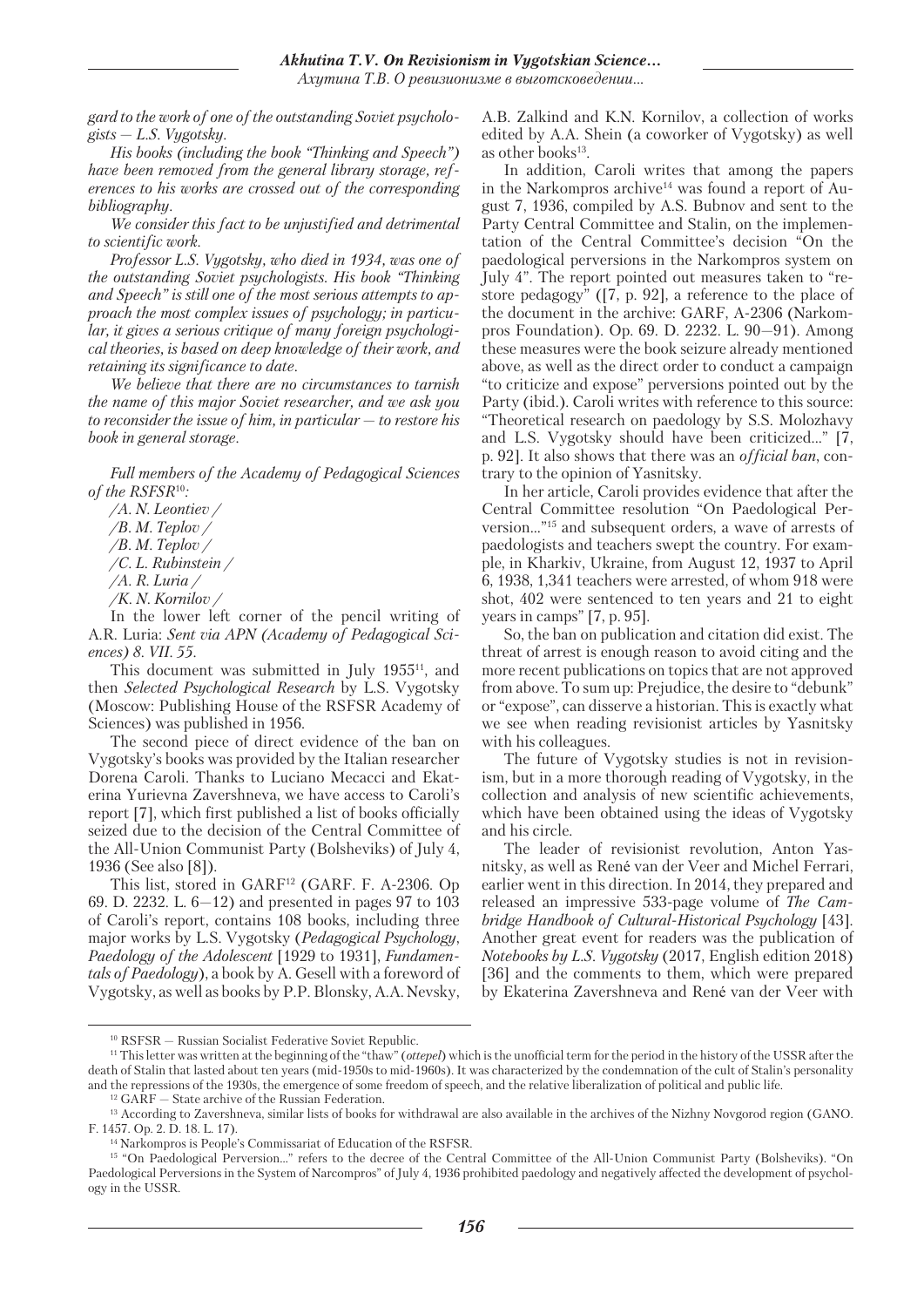a thorough analysis. We hope that all these authors will continue in this direction.

#### **Conclusions**

Although the Vygotsky legacy has a long history, we are still now in the process of understanding his ideas and uncovering his lines of thinking. In this process, I call for accuracy in treating historical factuality and interpreting the results and evaluating the ideas of the cultural-histor-

#### *References*

1. Akhutina T.V. *Neyrolingvisticheskiy analiz dinamicheskoy afazii* [Neurolinguistic analysis of dynamic aphasia]. Moscow: Moscow State University, 1975. (In Russ.).

2. Akhutina T.V. *Porozhdenie rechi: neyrolingvisticheskiy analiz sintaksisa* [Generating speech. Neurolinguistic analysis of the syntax]. Moscow: Moscow State University, 1989. (In Russ.).

3. Akhutina T.V. The role of inner speech in the construction of an utterance. *Journal of Russian and East European Psychology*, 2003. Vol. 41, no. 3—4, pp. 49—74. DOI:10.2753/rpo1061-040541030449.

4. Akhutina T.V. Vygotsky-Luria-Leontiev's school of psycholinguistics: The mechanisms of language production. In R.A. Sari Pöyhönen (Ed.), *Language in action: Vygotsky and Leontievian legacy today*. Newcastle, UK: Cambridge Scholars Publishing, 2007, pp. 32—56.

5. Alderson-Day B., Fernyhough C. Inner speech: Development, cognitive functions, phenomenology, and neurobiology. *Psychological Bulletin*, 2015. Vol. 141, no. 5, pp. 931—965. DOI:10.1037/bul0000021.

6. Berk L.E. Children's private speech: An overview of theory and the status of research. In P. Llyod (Ed.), *Critical Assessments: Thought and Language*. Taylor & Francis / Routledge, 1999. Vol. II, pp. 33—70.

7. Caroli D. Kontseptsiya S.S. Molozhavogo: mezhdu istoricheskim monizmom i repressiyami pedologii (1924— 1937) [S.S. Molozhavy's conceptual framework: Between historical monism and suppression of pedology (1924— 1937)]. In B.G. Kornetov (Ed.), *Istoriko-pedagogicheskoe znanie v nachale III tysyacheletiya: istoriya pedagogiki kak pedagogicheskaya i istoricheskaya nauka. Materialy Desyatoy mezhdunarodnoy konferentsii. Moskva, 13 noyabrya 2014 g.* [Knowledge in history of education at the beginning of the Third millenium: History of education as both historical and educational sciences discipline. Proceedings of the X International conference. Moscow, November 13, 2014]. Moscow: ASOU, 2014, pp. 82—103. (In Russ.).

8. Caroli D., Mecacci L. Forbidden Science: The dismantling of pedology and the listing of the works of pedologist in the Soviet Union in 1936-1938. *European Yearbook of the History of Psychology*, 2020. Vol. 6, pp. 11—61. DOI:10.1484/J.EYHP.5.121860.

9. Deglin V.L., Kinsbourn M. Divergent thinking styles of the hemispheres: How syllogisms are solved during transitory hemisphere suppression. *Brain and Cognition*, 1996. Vol. 31, no. 3, pp. 285—307. DOI:10.1006/brcg.1996.0048.

10. Dehaene S., Cohen L., Kolinsky R. Illiterate to literate: Behavioural and cerebral changes induced by reading acquisition. *Nature Reviews Neuroscience*, 2015. Vol. 16, no. 4, pp. 234—244. DOI:10.1038/nrn3924.

ical approach. Paying tribute to Anton Yasnitsky and his co-authors for their activity in searching for new facts, we (colleagues and readers) should be careful in accepting their conclusions: publications of the "revisionists" can mislead readers owing to a biased selection and interpretation of facts. The suppression of some evidence and the tendentious analysis of other facts, partiality in the discussion, including the desire to "demythologize" the scientific significance of the works of Lev Vygotsky and scientists of his circle, led Yasnitsky and his co-authors to distort the historical picture of the development of psychological science.

11. Emerson С. The outer word and inner speech: Bakhtin, Vygotsky, and the internalization of language. *Critical Inquiry*, 1983. Vol. 10, no. 2, pp. 245—264. DOI:10.1086/448245.

12. Fraser J., Yasnitsky A. Deconstructing Vygotsky's victimization narrative: A re-examination of the "stalinist suppression" of Vygotskian theory. *History of the Human Sciences*, 2015. Vol. 28, no. 2, pp. 128—153. DOI:10.1177/0952695114560200

13. "Istoricheskiy Revisionizm [Historical Revisionism]" (n.d.). In *Wikipedia* (Russian). Available at: https:// ru.wikipedia.org/wiki/Исторический ревизионизм (Accessed 08.08.2021). (In Russ.).

14. Karmiloff-Smith A. Development itself is the key to understanding developmental disorders. In M.H. Jonson, Y. Munakata, R.O. Gilmore (Eds.), *Brain development and cognition: A reader* (2nd ed.). Oxford, UK: Blackwell, 2002, pp. 375—391.

15. Kellogg D. Which is (more) original, and Does either version really matter? (A comment on A. Yasnitsky's "The Vygotsky that we (do not) know: Vygotsky's main works and the chronology of their composition"). *PsyAnima, Dubna Psychological Journal*, 2011. Vol. 4, no. 4, pp. 80—81. Available at: https://psyanima.su/journal/2011/4/2011n4a2/2011n 4a2.pdf (Accessed 08.08.2021).

16. Lamdan E. Who had illusions? Alexander R. Luria's Central Asian experiments on optical illusions. *PsyAnima, Dubna Psychological Journal*, 2013. Vol. 3, no. 6, pp. 66—76. Available at: http://psyanima.su/journal/2013/3/2013n3a4/ 2013n3a4.2.pdf (Accessed 08.08.2021).

17. Lamdan E., Yasnitsky A. "Back to the future": Toward Luria's holistic cultural science of human brain and mind in a historical study of mental retardation. *Frontiers in Human Neuroscience*, 2013. Vol. 7. DOI:10.3389/fnhum.2013.00509

18. Leont'ev A.A. *Psikholingvisticheskie edinitsy i porozhdenie rechevogo vyskazyvaniya* [Psycholinguistic units and the generation of speech utterances]. Moscow: Nauka, 1969. (In Russ.).

19. Luria A.R. *The nature of human conflicts*. New York: Liveright, 1932.

20. Luria A.R. Psychological views on the development of oligophrenic states. In M. Leconte (Ed.), *First International Congress of Child Psychiatry, Paris*. Lille: S.I.L.I.C, 1937. Vol. 4, pp. 135—145.

21. Luria A.R. *Uchenie ob afazii v svete mozgovoy patologii. Chast' vtoraya. Temennaya (semanticheskaya) afaziya* [Theory of aphasia in the light of brain pathopogy. Part II. Parietal (semantic) aphasia]. Unpublished manuscript, 1940, 219 pp. Family archive. (In Russ.).

22. Luria A.R. *Travmaticheskaya afaziya* [Traumatic aphasia]. Moscow: Publishing House of USSR Academy of Medical Sciences, 1947/1970. (In Russ.).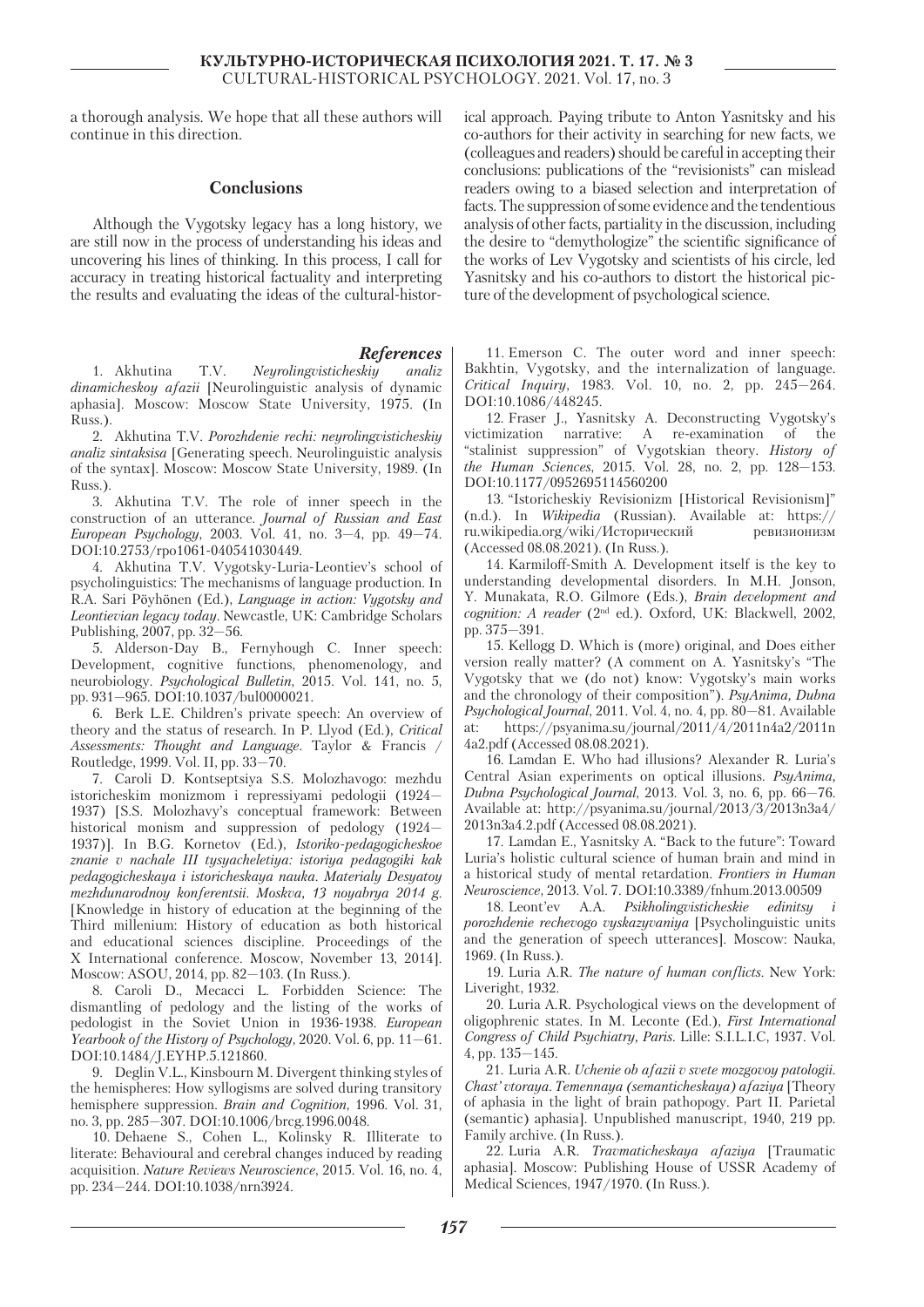23. Luria A.R. *Ob istoricheskom razvitii poznavatel'nykh protsessov: Eksperimental'no-psikhologicheskoe issledovanie* [On historical development of cognitive processes: Experimental psychological study]. Moscow: Nauka, 1974. (In Russ.).

24. Luria A.R. *Basic problems of neurolinguistics* (Trans. B. Haigh). Oxford, England: Mouton, 1976. DOI:10.1515/9783110800159.

25. Luria A.R. *Cognitive development, its cultural and social foundations* (Trans. M. Lopez-Morillas, L. Solotaroff). Cambridge, MA: Harvard University Press, 1976.

26. Luria A.R. *Psychological heritage*. Moscow: Smysl, 2003. (In Russ.).

27. Luria A.R. Puti rannego razvitiya sovetskoy psikhologii. Dvadtsatye gody po sobstvennym vospominaniyam [Early development ways of Soviet psychology. A recollection of the twenties]. In Z.M. Glozman, D.A. Leontiev, E.G. Radkovskaya (Eds.), *Psikhologicheskoe nasledie: Izbrannye trudy po obschej psikhologii* [Psychological heritage: Selected works on general psychology]. Moscow: Smysl, 2003, pp. 259—274. (In Russ.).

28. Luria E.A. *Moy otets A.R. Luriya* [My father A.R. Luria]. Moscow: Gnozis, 1994. (In Russ.).

29. Maidansky A. Anton Yasnitsky and René van der Veer (eds.): Revisionist revolution in Vygotsky studies. *Studies in East European Thought*. 2020. Vol. 72, pp. 89—95. DOI: 10.1007/s11212-020-09359-1.

30. "Revisionism" (n.d.). In A.M. Prokhorov (Ed.) *Bolshaya Sovetskaya Entsiklopedia* [Great Soviet Encyclopedia] (3rd ed.). Moscow: Sovetskaya Entsiklopedia, 1975. Vol. 21, pp. 536— 537. (In Russ.).

31. "Revisionism" (n.d.). In: *Oxford Reference*. Available at: https://www.oxfordreference.com/view/10.1093/oi/ authority.20110810105729649 (Accessed 08.08.2021).

32. Spiridonov V.F. Neskol'ko tezisov po povodu stat'i A. Yasnitskogo "Zaochnaia polemika mezhdu Luriei i Koffkoi" [Several remarks on A. Yasnitsky's article "Luria — Koffka controversy"]. *PsyAnima, Dubna Psychological Journal*, 2013. Vol. 6, no. 3, pp. 37—39. Available at: http://psyanima.su/journal/2013/3 /2013n3a2/2013n3a2.3.pdf (Accessed 08.08.2021). (In Russ.).

33. Voloshinov V.N. *Marksizm i filosofiya yazyka* [Marxism and the philosophy of language]. Leningrad: Priboi, 1929. (In Russ.).

34. Vygodskaya G.L., Lifanova T.M. *Lev Semyonovich Vygotsky: Zhizn', deyatelnost', i shtrikhi k portretu* [Lev Semyonovich Vygotsky: Life, activity, and lines toward a portrait]. Moscow: Smysl, 1996. (In Russ.).

35. Vygotsky L.S. Psikhologiya i uchenie o lokalizatsii psikhicheskikh funktsij [Psychology and the theory of the localization of psychical functions]. In *Pervyy Vseukrainskiy s'ezd neyropsikhologov i psikhiatrov. Tezisy dokladov* [First All-Ukrainian congress of neuropsychologists and psychiatrists. Abstracts]. Kharkov: Medizdat, 1934, pp. 34—41. (In Russ.).

36. Vygotsky L.S. *Vygotsky's notebooks. A selection*. Ed. by E. Zavershneva, R. van der Veer. Singapore: Springer Nature, 2018. Parallel publication in Russian: Vygotsky L.S. *Zapisnye knizhki L.S. Vygotskogo. Izbrannoe.* Ed. by E. Zavershneva, R. van der Veer. Moscow: Kanon+, 2017.

37. "Vygotsky, Lev Semenovich" (n.d.) In *Wikipedia* (Russian). Available at: https://ru.wikipedia.org/w/ index.php?title=Выготский,\_Лев\_Семенович (Accessed 08.08.2021). (In Russ.).

38. Yasnitsky A. "Archival revolution" in Vygotskian studies? Uncovering Vygotsky's archives. *Journal of the*  *Russian and East European Psychology*, 2010. Vol. 1, no. 48, pp. 3—13. DOI: 10.2753/RPO1061-0405480100.

39. Yasnitsky A. "Kogda b vy znali iz kakogo sora...": K opredeleniiu sostava i khronologii sozdaniia osnovnykh rabot Vygotskogo ["I wish you knew from what stray matter...": Identifying the set of Vygotsky's major oeuvre and determining the chronology of their composition]. *PsyAnima, Dubna Psychological Journal*, 2011. Vol. 4, no. 4, pp. 1—52. Available at: https://psyanima.su/journal/2011/4/2011n4a1 /2011n4a1.pdf (Accessed 08.08.2021). (In Russ.).

40. Yasnitsky A. Revisionist revolution in Vygotskian science: Toward cultural-historical Gestalt psychology. Guest editor's introduction. *Journal of Russian and East European Psychology*, 2012. Vol. 50, no. 4, pp. 3—15. DOI:10.2753/ rpo1061-0405500400.

41. Yasnitsky A. Kurt Koffka: "U uzbekov EST' illiuzii!" Zaochnaia polemika mezdhu Luriei i Koffkoi [Kurt Koffka: "Uzbeks DO HAVE illiusions!" The Luria-Koffka controversy]. *PsyAnima, Dubna Psychological Journal*, 2013. Vol. 6, no. 3, pp. 1—25. Available at: https://psyanima.su/jour nal/2013/3/2013n3a1/2013n3a1.pdf (Accessed 08.08.2021). (In Russ.).

42. Yasnitsky A., Lamdan E. "In August of 1941": Alexander Luria's unknown letter to the USA in the light of revisionist revolution in the historiography of Russian psychology. *Istoriya rossiyskoy psikhologii v litsakh: Daydzhest* [Faces of the history of Russian psychology: A digest], 2017. No. 2, pp. 225— 292. (In Russ.).

43. Yasnitsky A., van der Veer R., Ferrari M. (Eds.). *The Cambridge handbook of cultural-historical psychology*. Cambridge, UK: Cambridge University Press, 2014.

44. Zavershneva E.Y. Zapisnye knizhki, zametki, nauchnye dnevniki L. S. Vygotskogo: rezul'taty issledovaniya semejnogo arhiva. Chast' 1 [L. S. Vygotsky's notebooks, notes, scientific notebooks: Family archive findings. Part 1]. *Voprosy Psychologii = Questions of Psychology*, 2008a. No. 1, pp. 132— 145. (In Russ.).

45. Zavershneva, E.Y. Zapisnye knizhki, zametki, nauchnye dnevniki L. S. Vygotskogo: rezul'taty issledovaniya semejnogo arhiva. Chast' 2 [L.S. Vygotsky's notebooks, notes, scientific notebooks: Family archive findings. Part 2]. *Voprosy Psychologii = Questions of Psychology*, 2008b. No. 2, pp. 120— 136. (In Russ.).

46. Zavershneva E.Y. Evrejskij vopros v neopublikovannyh rukopisjah L.S. Vygotskogo [The Jewish issue in L.S. Vygotskys unpublished manuscripts]. *Voprosy Psychologii = Questions of Psychology*, 2012а. No. 2, pp. 79—99. (In Russ.).

47. Zavershneva E.Y. Investigating L.S. Vygotsky's manuscript "The historical meaning of the crisis in psychology". *Journal of Russian and East European Psychology*, 2012b. Vol. 50, no. 4, pp. 42—63. DOI:10.2753/RPO1061- 0405500402

48. Zavershneva E.Y. "The Key to Human Psychology". Commentary on L.S. Vygotsky's notebook from the Zakharino Hospital (1926). *Journal of Russian and East European Psychology*, 2012c. Vol. 50, no, 4, pp. 16—41. DOI:10.2753/ RPO1061-0405500401

49. Zavershneva E.Y. "Moljus' o dare dushevnogo usilija": mysli i nastroenija L.S. Vygotskogo v 1917—1918 gg. ["I pray for the gift of spiritual effort": L.S. Vygotsky's thoughts and moods in 1917—1918]. *Voprosy Psychologii = Questions of Psychology*, 2013. No. 3, pp. 125—142. (In Russ.).